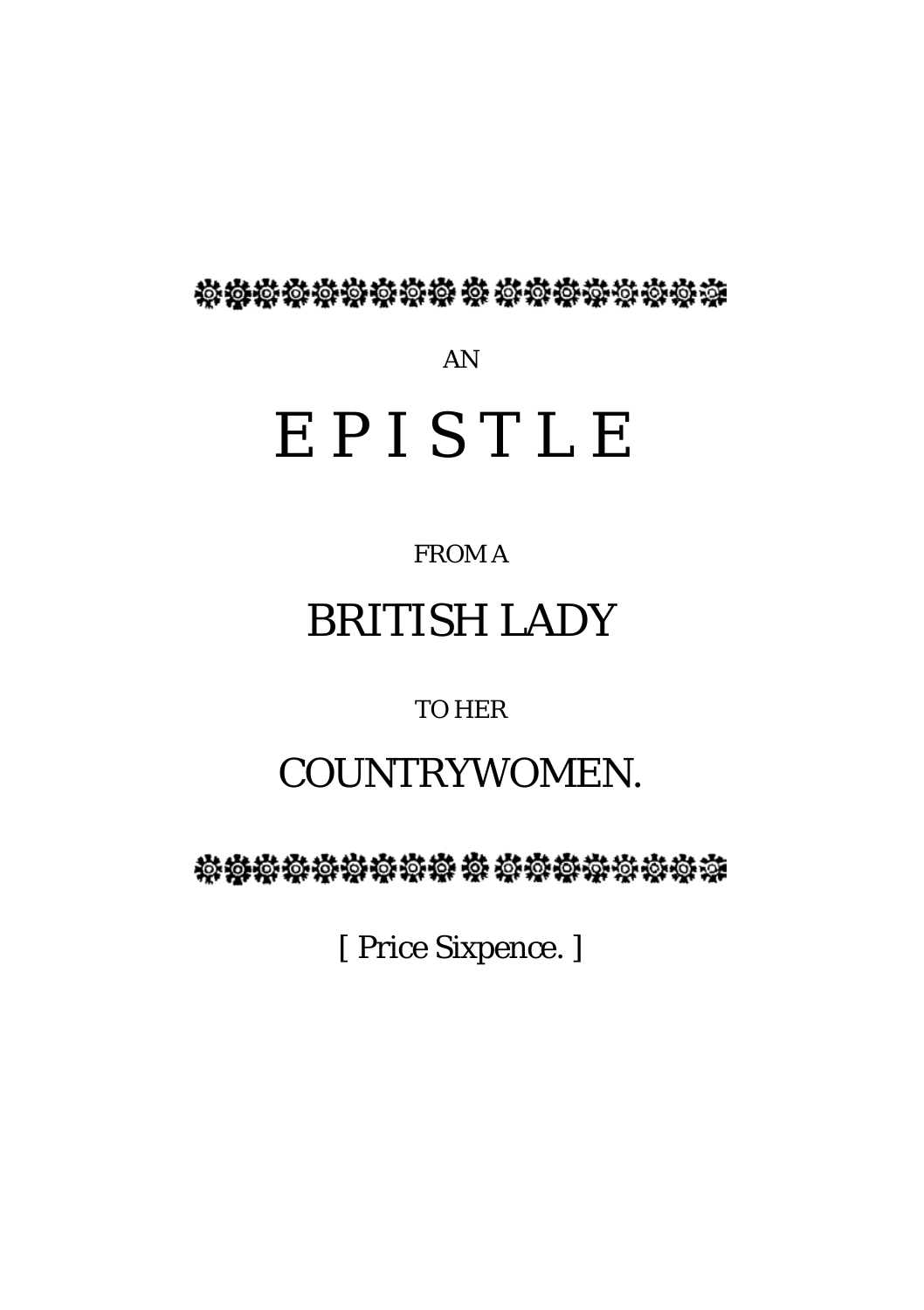# AN EPISTLE

#### FROM A

### BRITISH LADY

#### TO HER

COUNTRYWOMEN,

ON THE

### **OCCASION**

OF THE

PRESENT REBELLION.

M*A*RCIA to JUBA.

*I should be griev'd, young Prince*, *to think my Presence Unbent your Thoughts., and slacken'd 'em to Arms. While*, *warm with slaughter, our victorious Foe Threatens aloud*, *and calls you to the Field*.

ADDISON'S CATO.

*L O N D O N:* Printed for M. Cooper, at the *Globe* in *Pater-noster-Row.* MDCCXLV.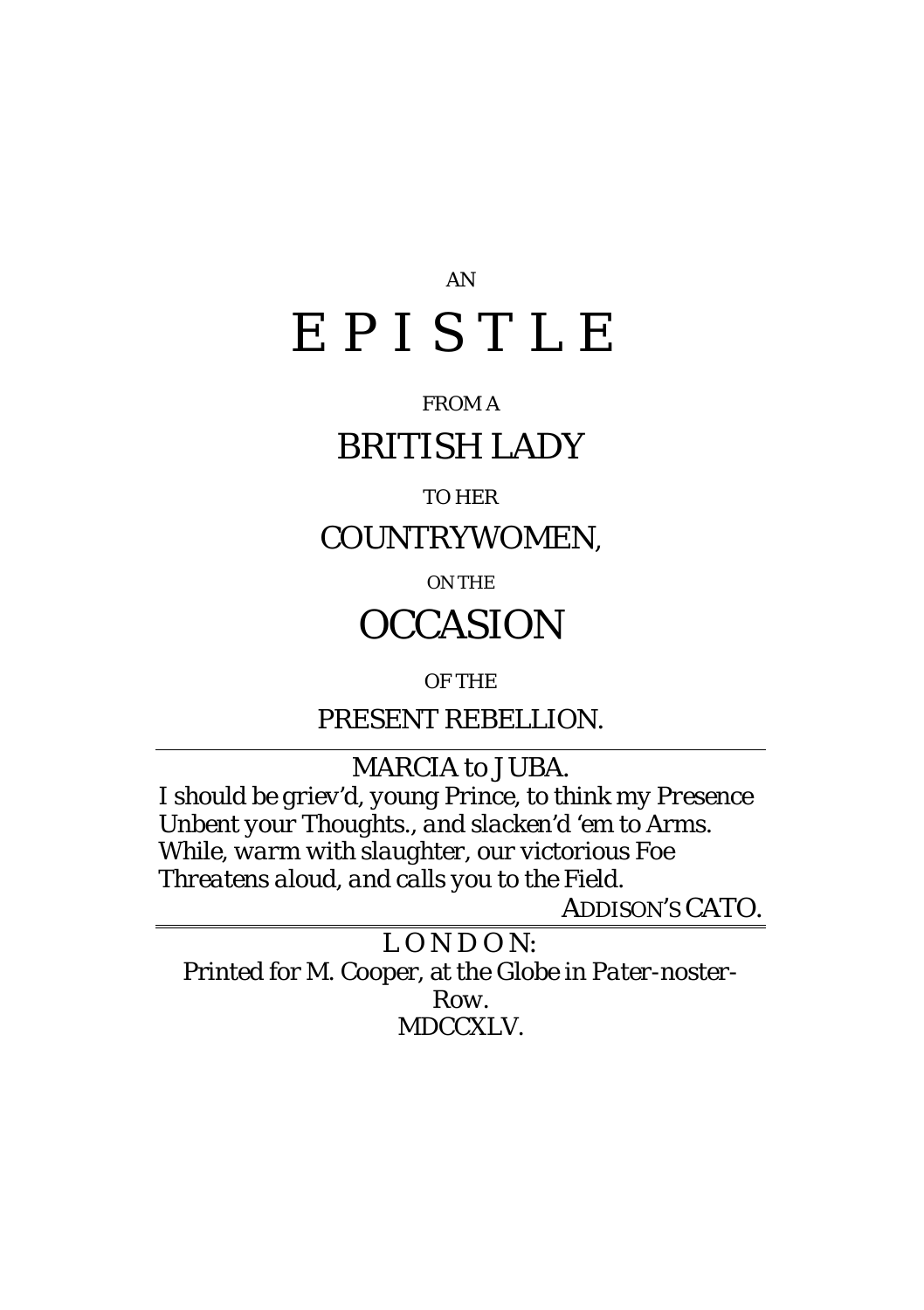#### AN

# EPISTLE

#### FROM A

### BRITISH LADY

#### TO HER

### COUNTRYWOMEN.

MUST confess I am surprized, when Public Danger threatens the Nation, when universal Horror spreads its Banner over us, when Slavery and Confusion seem to be the terrible MUST confess I am surprized, when Public<br>Danger threatens the Nation, when universal<br>Horror spreads its Banner over us, when<br>Slavery and Confusion seem to be the terrible<br>Prospect before us; when we have a View of Religion, Order and Decency's being trampled under Foot; I say I am surprized, at such a Time when the public Papers every Day abound with the Zeal which his Majesty's male Subjects have so unanimously shewn on this Occasion, that not one finale instance should be given of public Spirit among all the Females in this Nation. As if they had nothing to fear or to lose in this Conflict; as if that Religion which they are known to possess with equal Zeal, at least, to the Men, might be destroyed without alarming their Apprehensions, or the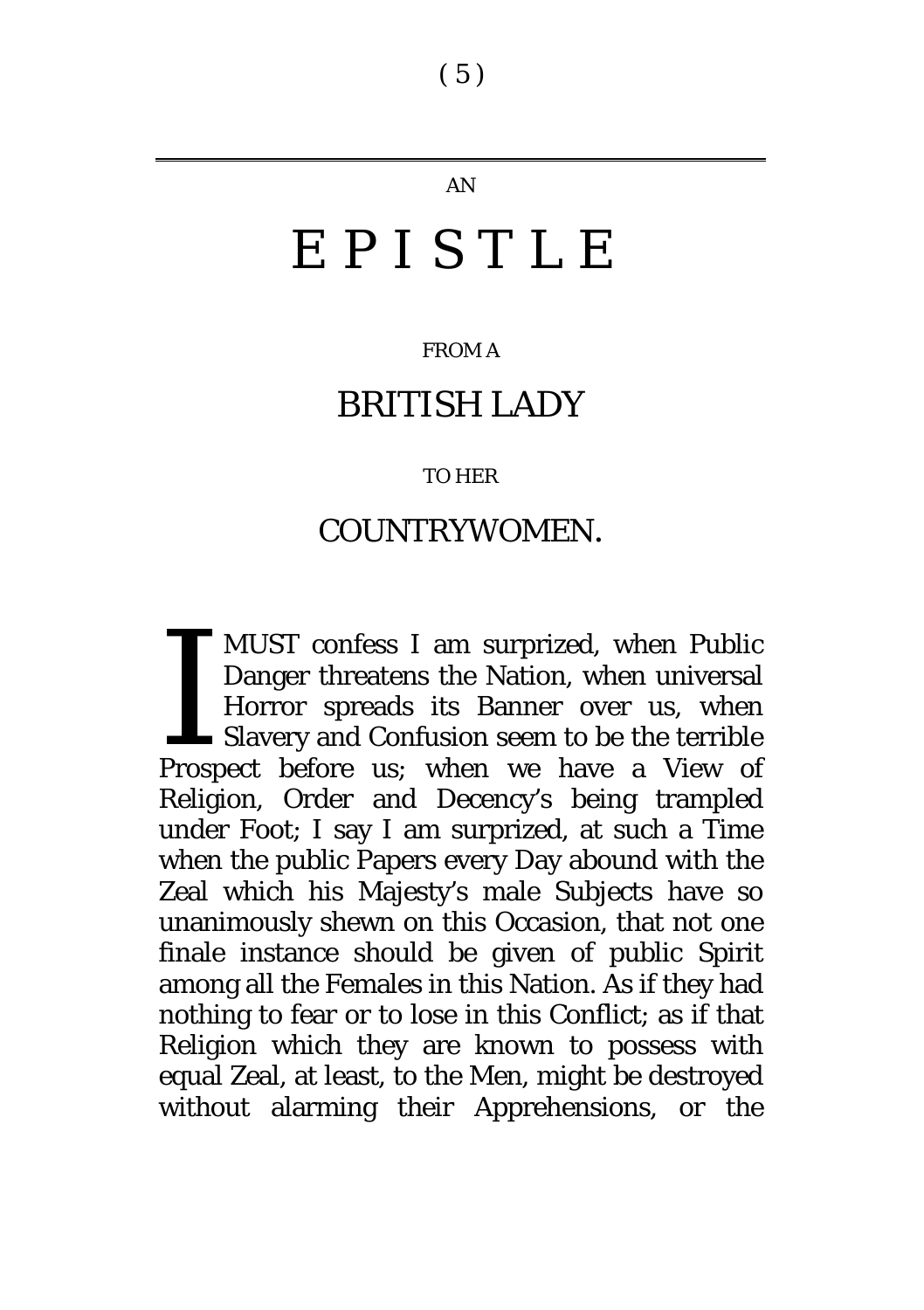Liberties and Properties of almost the only Country in which Women have any Share in those Blessings, might be invaded, without their endeavouring to exert themselves in their Support.

This surely cannot be the Case; is it, therefore, my fair Country women, that you imagine yourselves of such little Consequence at this Season, and however great your Concern is, that you have no Power to do any Service to the Public in this Time of Danger? Will you bear to think thus meanly of yourselves? Will you, in a Time of publick Commotion, think Diversion to be your Province? Can you be so humble as to imagine you may indulge yourselves at this Time in patronizing *Italian* Singers and *French* Harlequins; because what you do is of no Consequence; tho' the well known Stories of almost all the Nations in the World are evident Proofs of the contrary, and shew that however less able we may be actually to wield the Sword of War, that of State hath been often as wisely trusted to our Hands, and as judiciously and successfully managed by us: For which I shall quote no foreign Instances, having those two great Examples of Queen *Elizabeth* and Queen *Anne* before my Eyes, whose Reigns do not only an Honour to their Sex, but in particular to their Countrywomen.

Nay, if Martial Glory itself was our Ambition, might we not appeal to the Example of *Semiramis,* who after having made *Media*, *Lybia,* and *Ægypt*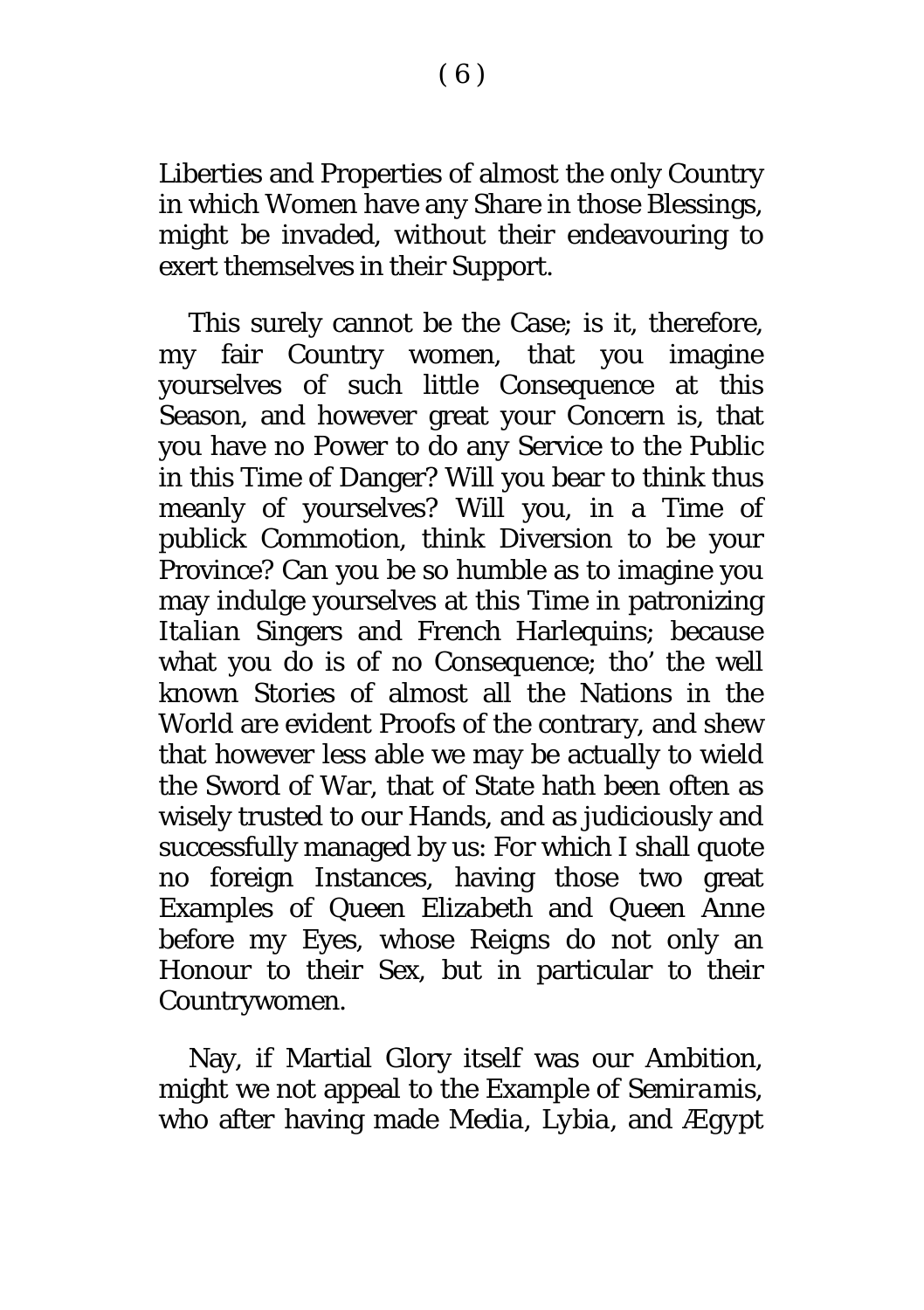submit to her Power, extended her Husband's Conquests on the one Side as far as *Ethiopia*, and on the other advanced not only to the *Indies*, but made a great Progress in the Conquest thereof: *Zenobia*, Queen of *Palmyra* in *Syria,* by her own Wisdom and Valour, enjoy'd the Title of *Augusta,* and the Empire of the East for many Years, in Opposition to the Emperor *Gallienus*, and his Successor *Claudius*; and at last, before she could be conquered, *Aurelian* thought it worth his while to head his Forces through a March, in which they sustained great Miseries and Difficulties, through the Enemy's continual Molestation, to besiege this great Queen's Capital City *Palmyra*; where they met so brave a Resistance, that they were miserably distressed, and the Emperor himself often in great Danger; nor could *Zenobia* be prevailed on by any Promises or Threats to yield herself a Slave, before irresistable Force overcame her. To return nearer home, and nearer to my Purpose, Did not *Joan* of *Orleans* save *France*? Did not the *Czarina's* Schemes and Conduct preserve the *Russian* Empire to her Husband? But Examples of a much less Heroic Kind will serve my Purpose; and if the Mention of these glorious Names can fire you, by shewing you, you are not all such poor inconsiderable Creatures as sometimes disgrace their Sex in a Side-Box or an Assembly, I shall have soon raised sufficient Spirit not to make you emulate the Courage of Men yourselves; but to do all in your Power to raise that Emulation amongst them. Let every Woman who hath any Power over a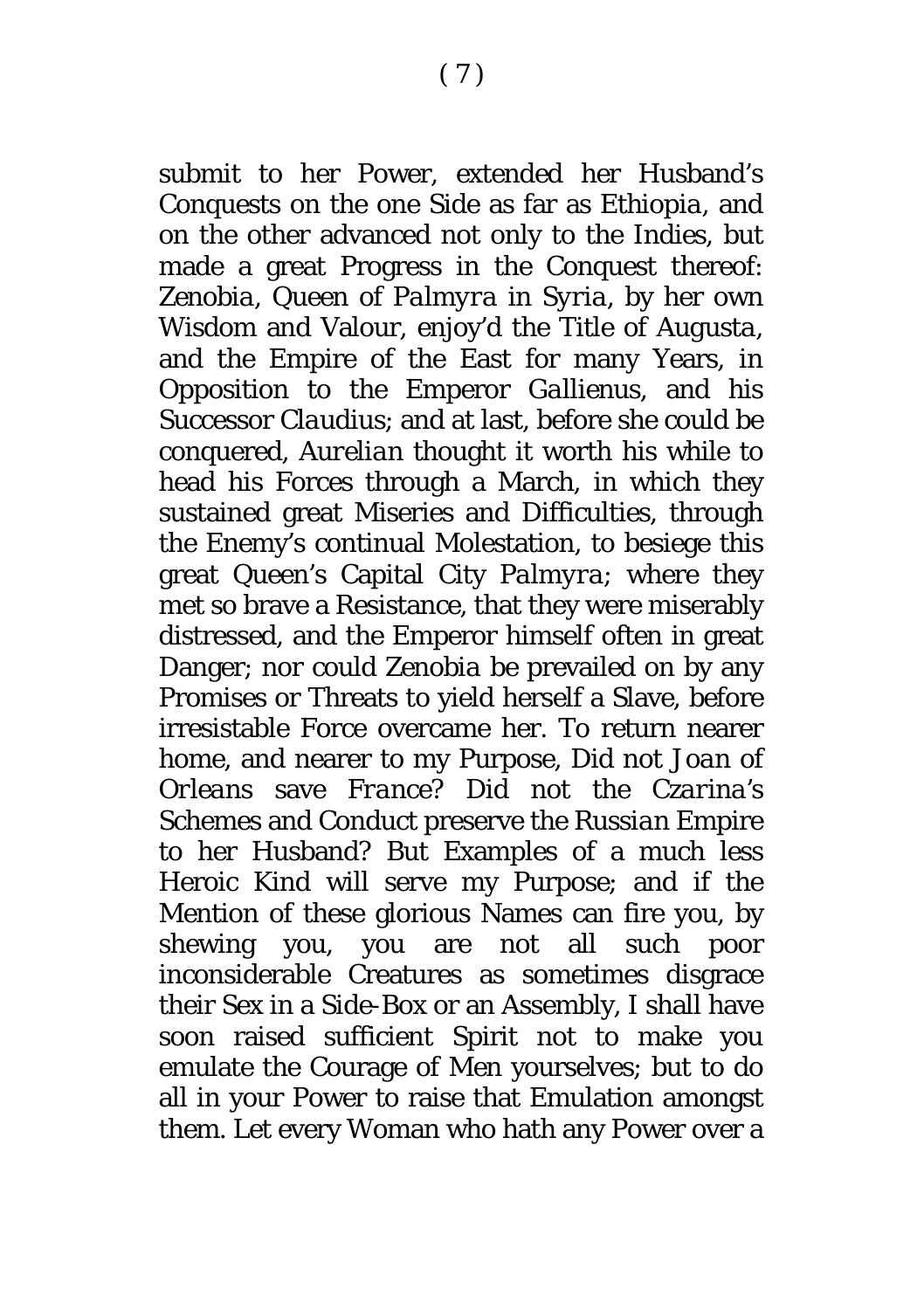Husband or a Lover, a Son or a Brother, exert it on this Occasion to rouse him in the Defence of his Country. A Woman of Honour should despise, by the base whining Arts of a *Cleopatra,* to gratify selfish Desires, or the Tenderness of a Wife or a Mother, at the Expence of making her Husband or Son either sacrifice their Duty or Honour. Had *Cleopatra* loved *Mark Anthony* as she ought, with that Love which possesses a sensible and a noble Mind, she should have driven him from her; she should have buckled on his Armour, concealed her own Anxiety, and by her Chearfulness spirited him on to Battle; and as odd Doctrine as this may at first Sight appear, if we will consider it seriously, I believe we shall find that all true Tenderness must exert itself for the Good, for the real happiness of its Object. What does any Woman who hangs upon her Husband, Father or Brother, with such a dead Weight as to prevent his joining in the common Interest for his own preservation, till the Enemy is at the Door, and she may see him barbarously destroyed before her Eyes, but tacitly confess, she would sacrifice the very Man she thus pretends to love, her Family, her Posterity, every Thing which should be most dear and sacred, to her own unreasonable Whims, to an overgrown Fear of her own immediate Safety, or some overgrown Desire, which she would be more unwilling and ashamed to own than any of the other Motives? What is this but acting like Children, who will not suffer their Nurse to depart from them, tho' the House is on Fire, to assist in extinguishing the Flames? If therefore we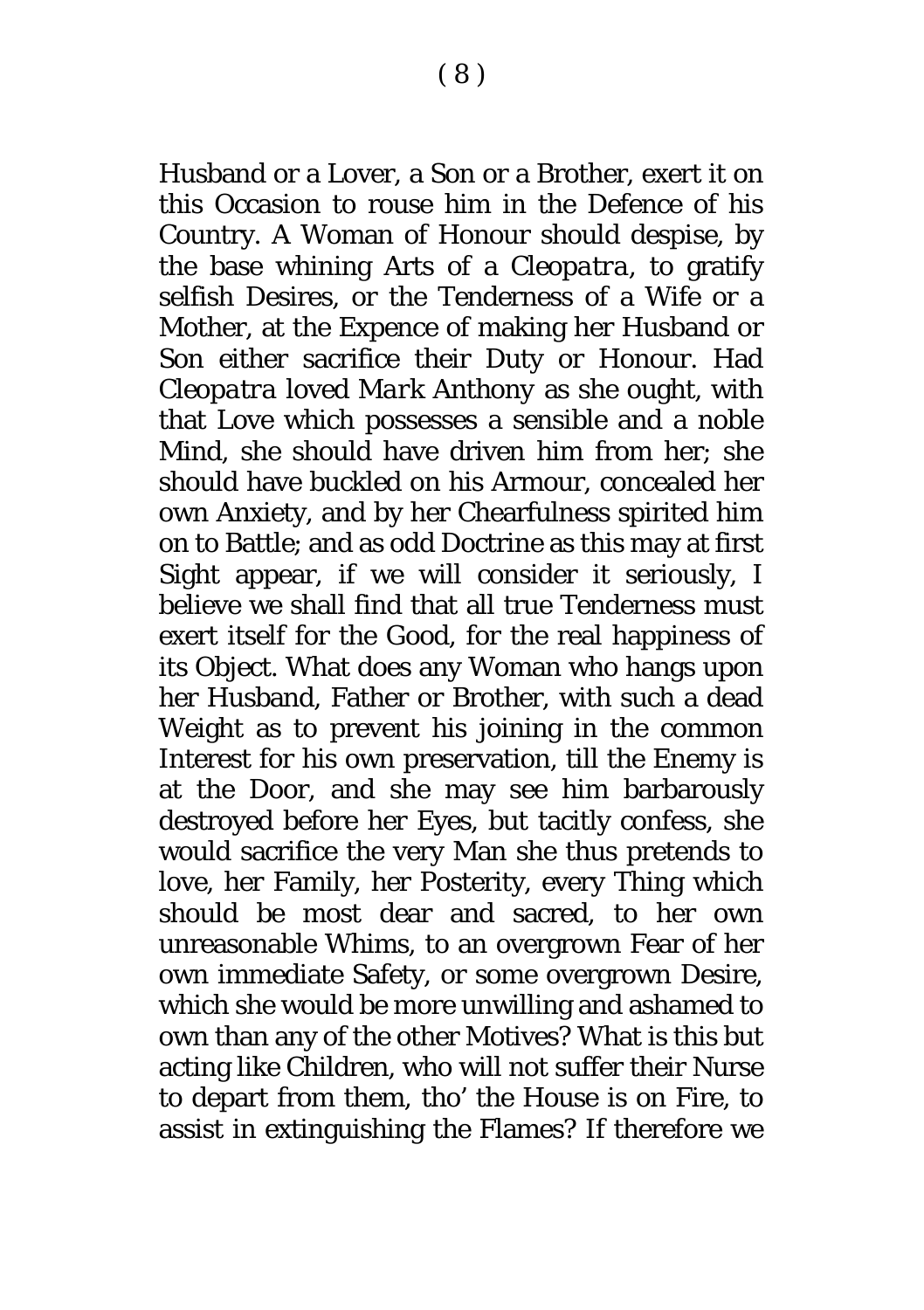would not be treated like Children, if we wish or hope Men of Sense should use us as Companions or Friends, let us not act a childish Part, but make

ourselves worthy to be used according to our own Desire. Let us consider that we are more nearly interested in striving to prevent the Admission of a *Banditti* into the Kingdom, than even the Men themselves, if we have that Notion of Honour which we desire to be thought to have. Let us not incur *David's* Curse of being afraid where no Fear is*,* but look with due horror on the Exchange of that precious Liberty of making our own Choice, of being won by soft Persuasion and Proofs of gentle Love, to that of being subject to lawless Force, and sacrificed to a Mixture of Wantoness and Tyranny. Let every Mother consider, if this Inundation is not stopt, her prattling Boys, the Pledges of her Love, and the Darlings of her Heart, may be torn from her Sight; and Slavery, the *French* Gallies, and the *Spanish* Inquisition, be their Portion. What may be the Fate of her Girls, whom she watches over with so much tender Care, I have already hinted, and think the Subject too horrible to resume; indeed almost too horrible even but to mention; what then must be the Reality? If Motherly Tenderness be, as it is commonly apprehended, superior to that of a Father, the greater must be her Concern, the more must she feel, must she fear those Distresses which threaten her Posterity, and consequently the more must the Apprehension of their Slavery, and all those Evils which this Rebellion, if successful, would entail upon them, awaken her Vigilance, and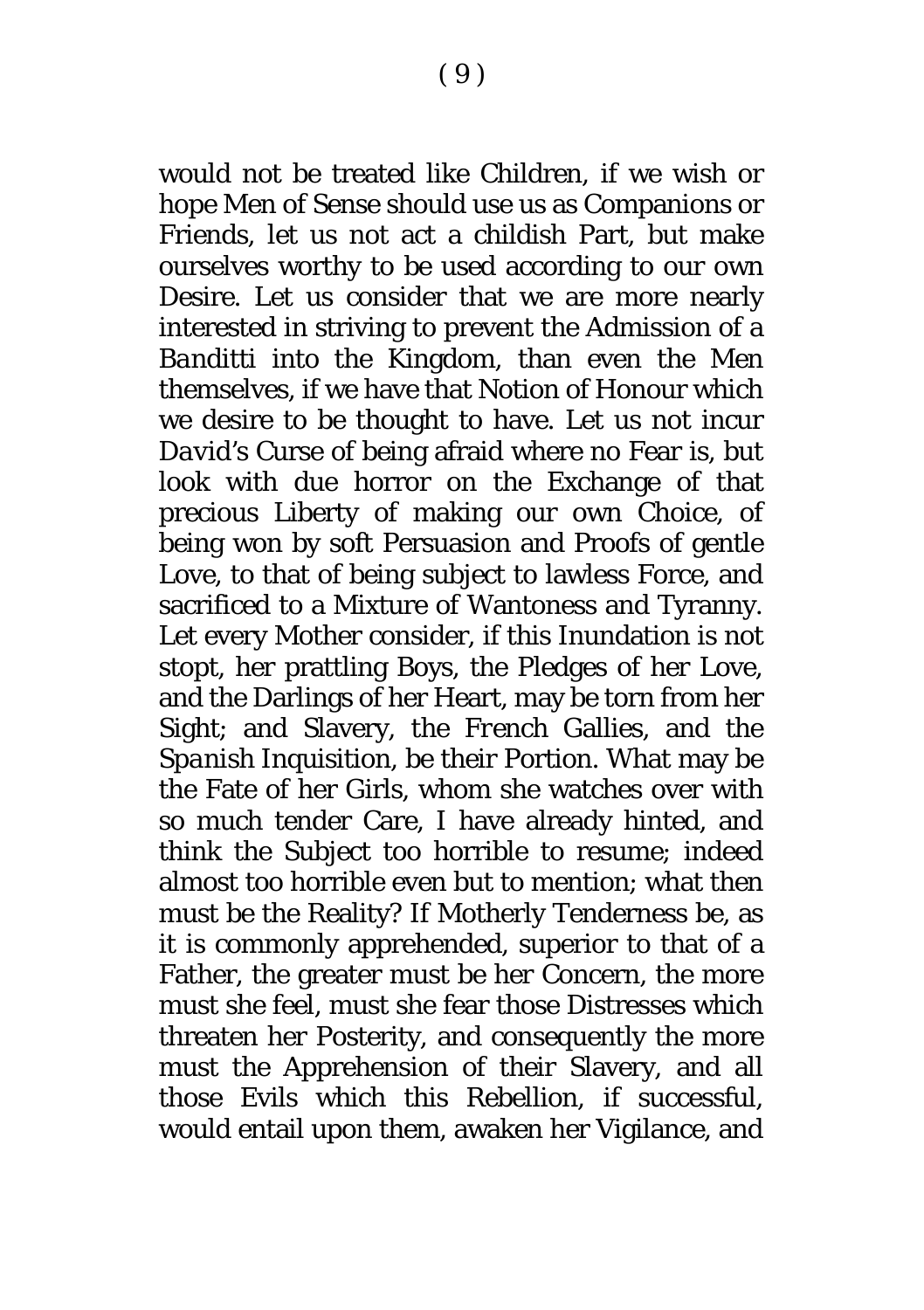$(10)$ 

put her on doing, on suffering, on sacrificing every Thing in her Power to prevent it.

In short, in this Time of public Calamity, when Peace, Plenty, Liberty and Religion, are on the one Hand, and Ravage, Desolation, Rapine, Cruelty, Slavery, and Popish Superstition on the other, a Woman of Sense and Honour cannot sit quietly down unconcerned at the Event, in which she hath an equal, nay I think a superior Interest even to the Men themselves. To give up herself at this Time to Diversion and idle Amusement, must argue a weak and a childish Mind, and must make those Men of Sense who have hitherto been our Advocates, hereafter ashamed to vindicate our Cause, and be silent when Fools and Coxcombs lay their usual Claim to Ascendency over us in Understanding;. Let us therefore exert ourselves in our Sphere; let the Young and Fair, who have it in their Power to reward Heroes, look with Contempt on every Man who does not attend his King and Country's Call in their Defence; and let Mothers and Wives gird on the Sword, and even drive (harsh as it may found) their Sons and Husbands to the Field. If there is any Woman mean enough to act the contrary Part, let her not, at the same time, indulge her Pride, in the Imagination that she has more Love, more Tenderness than the rest of her Sex. Let not those amiable Qualities, by Mistake, be so debased; but let her consider herself in the Light Truth must represent her, as too silly to foresee any Consequences, or to selfish to give up to any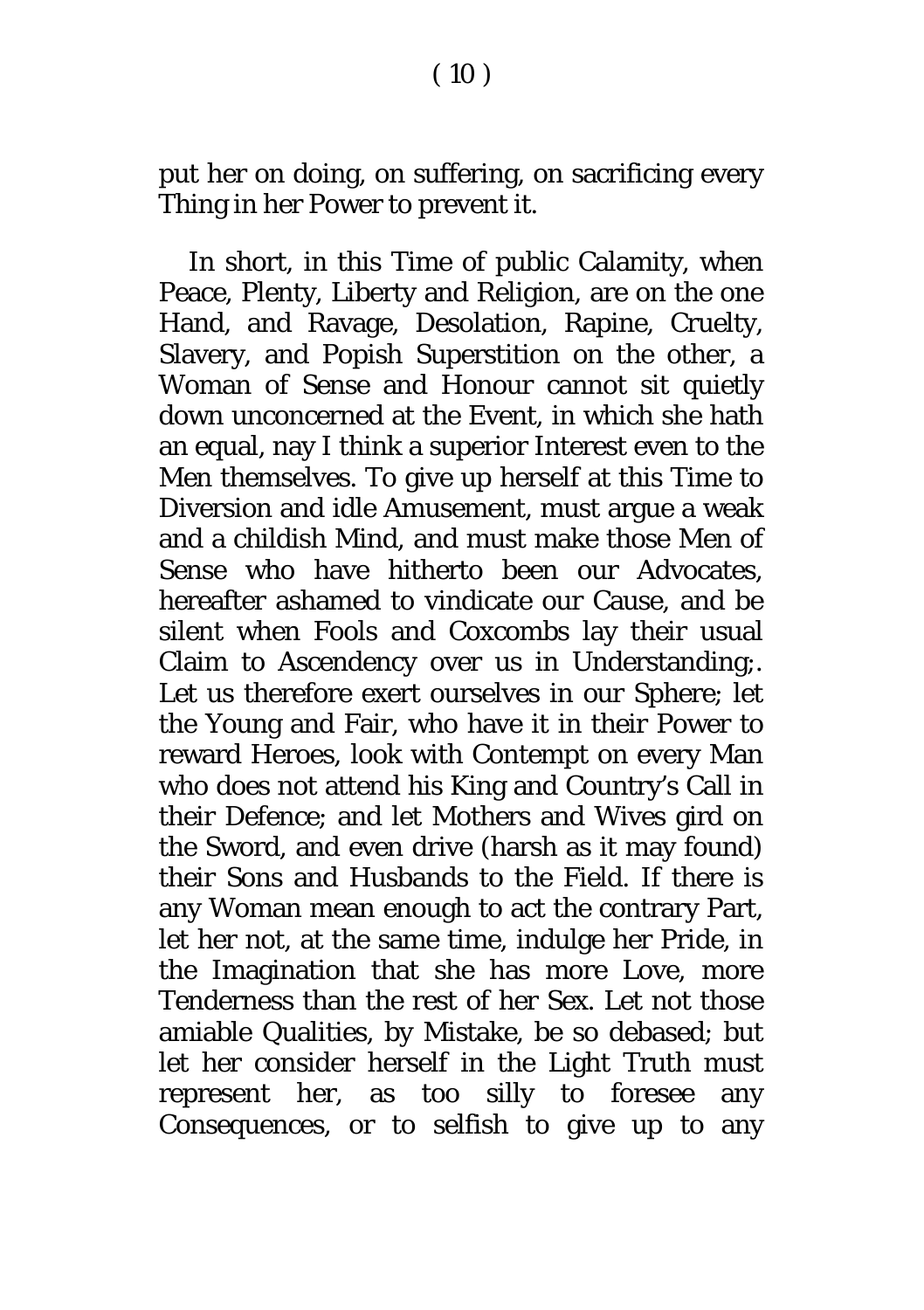### Consideration; her own present Humour; and Woman *Great Britain* but would be shocked at so deformed a Picture of herself.

Be not deceived, my Countrywomen, tho' rough military Encounters are peculiar to the Men, there is a Spirit which becomes our Sex as well as theirs, a Spirit without which our Chastity, nay our Tenderness, is a mere illusion. The Woman who hath a Fear superior to that of Baseness, is at best an ignoble Animal, and (he who would desire, nay who would suffer her Husband to be a Coward, can never love a brave Man as she ought.

If all these Considerations are too weak, if King, Country, Interest, Husband, Father, Brother, and Posterity, are not Arguments sufficient, let us fee what is to be said on the Side of Glory, of which as the *Roman* History will furnish us with numberless Instances in Men, so neither is it deficient with regard to us. At the very Beginning of the *Roman* Empire, in the Reign of *Romulus;* the Women by their Courage in running into the Midst of a Battle, and afterwards by their Mediation, calmed the Fury of two great Armies, and turned a bloody War into Peace and Friendship. Here was true Spirit and true Tenderness exerted in one and the fame Instance. When the enraged *Condemns* was at the Gates of *Rome*, at the Head of her Enemies, menacing Destruction, nothing but the Entreaties of his Wife and Mother could have blunted the Edge of his Sword, softened his Heart, and saved the State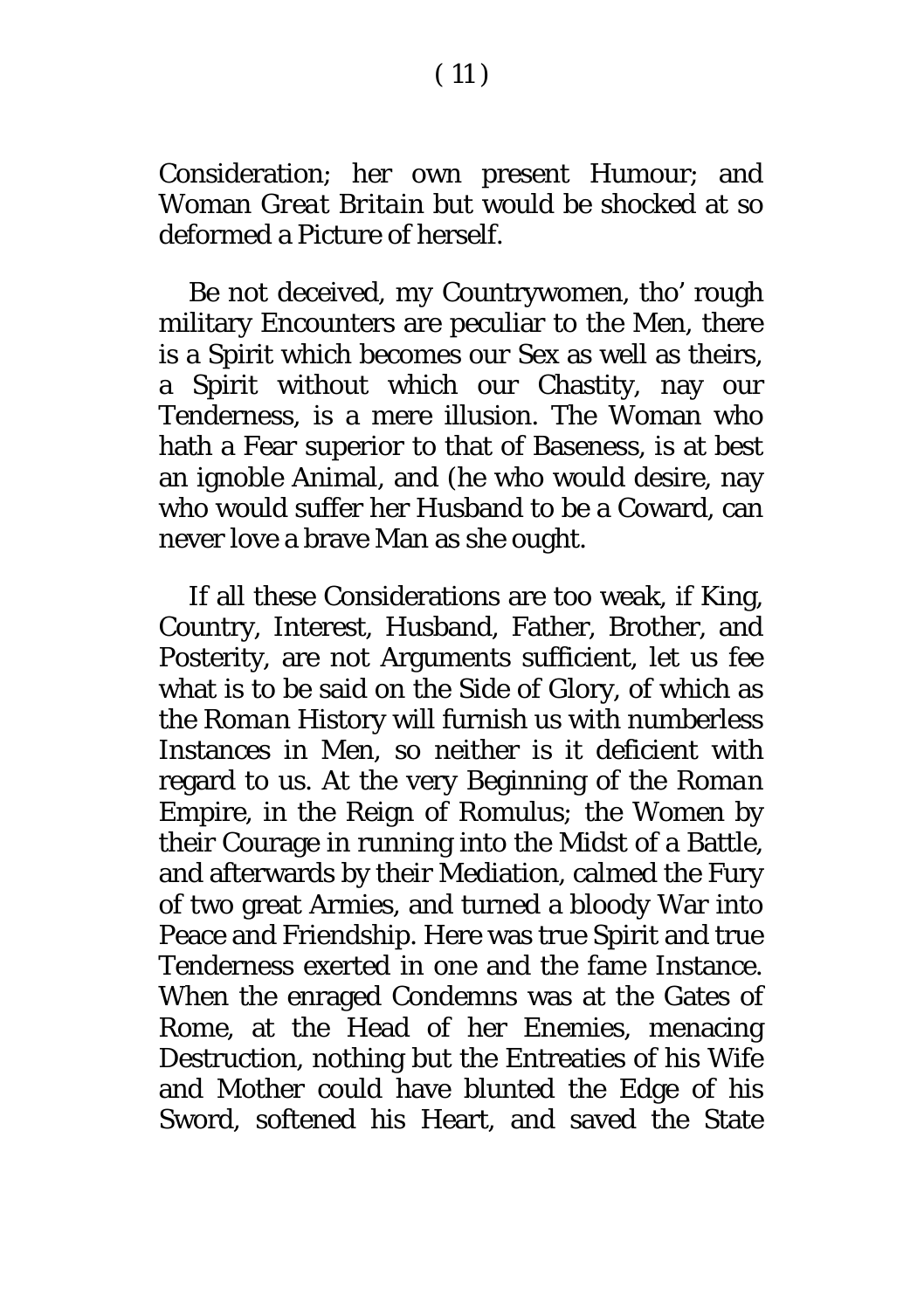from Definition. When *Rome* was taken by the *Gauls,* and the Scene of all Kinds of Misery and Desolation, the Capitol being their only remaining Hope, the Women, to their immortal Honour, ran with Emulation which should get foremost to present their Gold in order to redeem their Country.

I have a strong Imagination a Lady would smile at the celebrated *Busa's* Fate, who from her generously feeding and cloathing the *Roman* Soldiers at her own Expence, after the memorable Defeat at *Cantus*, was at the End of the War decreed uncommon Honours by the *Roman* Senate, and her Fame preserved even to this Day. In what a different Light does she appear from those others of her Sex, who in the Time of public Calamity, when *Hannibal* ravaged *Italy,* and the public Treasure was exhausted, were forced to be restrained by Law from Luxury and Ostentation. But let the Glory of the *British* exceed that of the *Roman* Ladies, as far as the Choice of what is right does that of being constrained to it. Let it not be said in future Ages, when Desolation threatened our King and Country, that Diversion, Luxury and Ostentation filled our Minds. Let us contradict the heavy Censures of the old severe *Cato,* not by Rage and Invectives, but by our Actions, when all is at Stake. Let us not childishly clasp fast a Rattle, whilst we let go every Thing that is most valuable and dear to us.

I remember the feeing a poor Tradesman utterly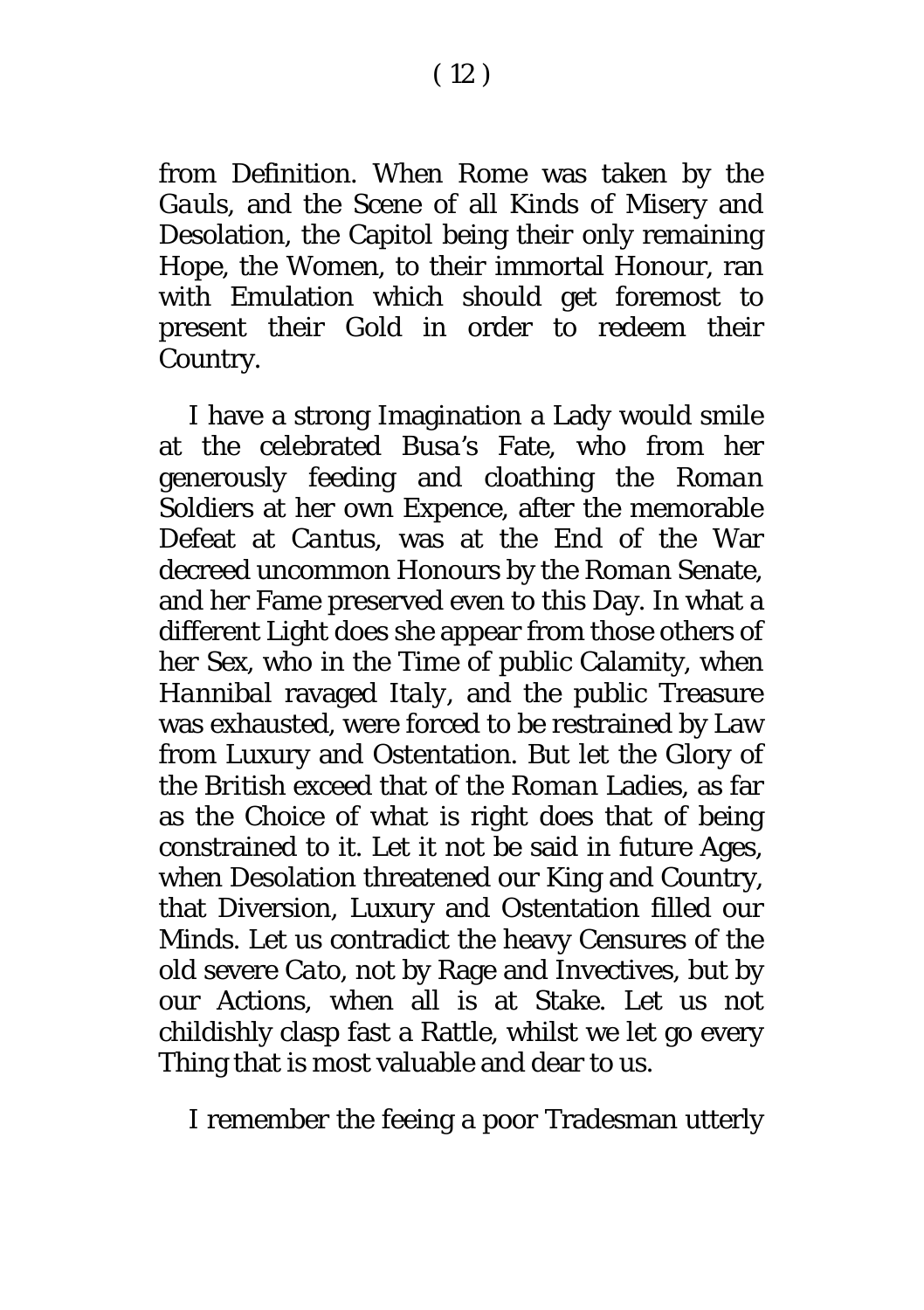( 13 )

ruined, his Credit destroyed, and his Children Beggars, for the want of a small Sum which his Wife insisted on laying out in Things she imagined she could not live without. The Contemptibleness of this poor foolish Woman's Conduct, and the Mischief she brought upon herself, as well as on her Husband, must be obvious to every Eye; 'tis needless to make the Application; and I heartily wish the Behaviour of all my Countrywomen may be such, that not one of them may bring this Story to the Remembrance of any of their Acquaintance.

In short, now is the Time, Ladies, when you have an Opportunity of exerting yourselves, and throwing all general and ungenerous Satyrs against you, whether in the Railing or Humourous Stile, back on the Authors of them. And for God's sake, in such a Time as this, turn all your Thoughts on the general Interest; let your whole Application be on the Means to make yourselves (as far as your Province will allow; Instruments to preserve the Nation: In such a Time as this, instead of thinking yourselves adorned by costly Jewels, or great by the Possession of any Signs of Magnificence, look upon them as so many Marks of want of Spirit. Those Signs of Magnificence, those Jewels now in the publick Treasury, would throw a greater Lustre over the Possessors of them, and show them in more beautiful Colours to the Eyes of Men worth wishing to be seen by, than the wearing them could possibly do. Consider the Glory which this would cast on the Sex in general, and on every Individual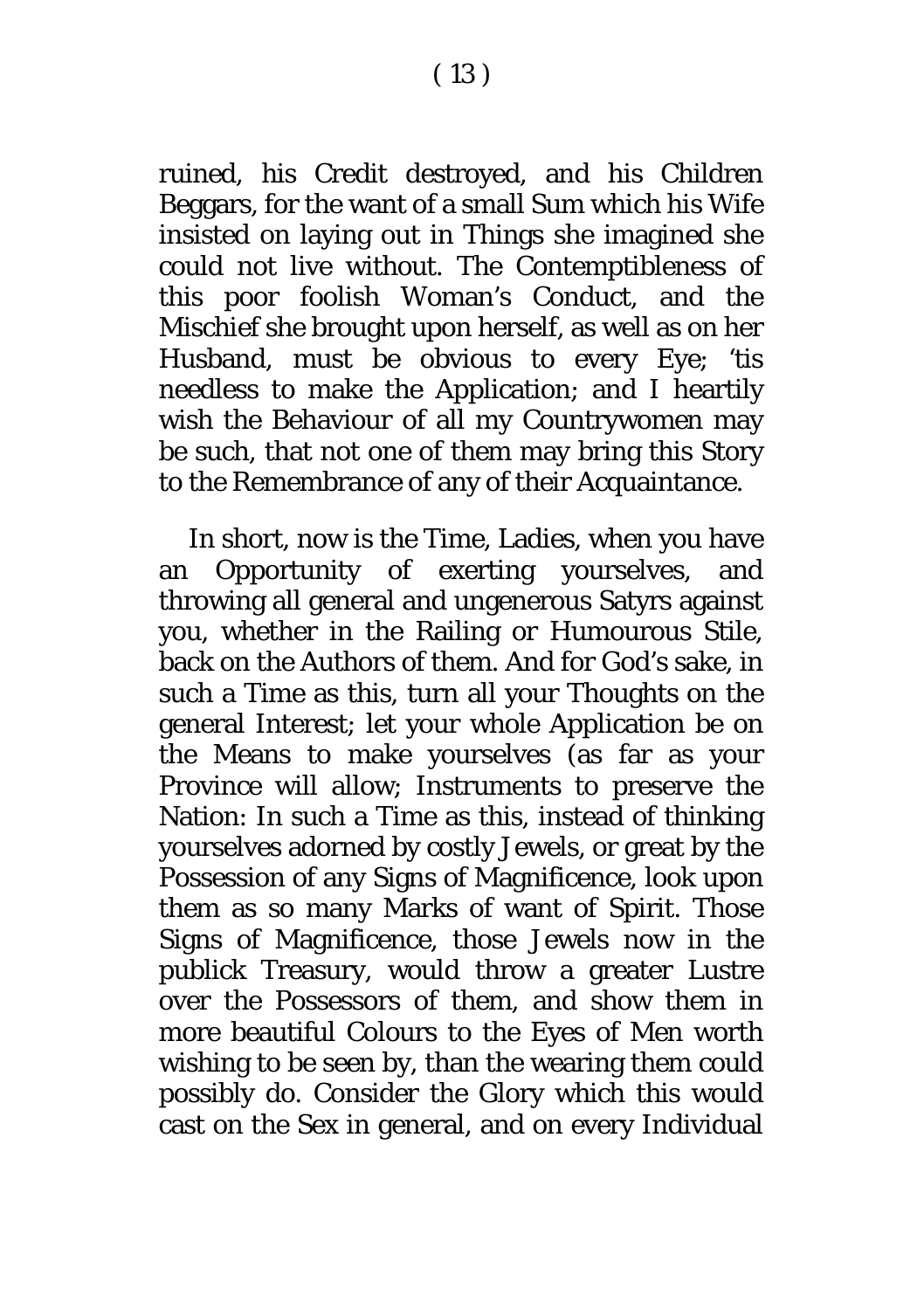in particular; and I am convinced a few Days will produce a Fund of this Kind, which of itself alone will be able to defeat the Pretender's Hopes. Nor do I doubt, that as we are unable to contribute personal Strength in Concert with the Men, we shall outdo them in Subscriptions on this Occasion.

In such a Time as this, throw off every Thought but for the public Good; prove yourselves capable of real Affection, by daring rather to think on the Venture of the Lives of your Husbands, Fathers, Sons or Brothers, than the much more terrible Venture of their Fortunes, Liberty, Religion; in short, of every human Happiness. What a Degree of Selfishness must that be, which makes us wish to keep before our Eyes the Objects we vainly fancy we love, altho' at the Expence of seeing them groaning in Slavery, and almost curling their Being, which they are forced thus to languish away in Misery? What *English* Woman could behold her Husband a Slave, and view her little Infants, her own Progeny, with a Thought of their being born to the same disastrous Fate, without raving with Madness, and being drove to the utmost Despair, without wishing her Husband was past the Sense of his Suffering, and that her Children might never live to come to it. To be reduced, as the most eligible Alternative, to wish those we love were no more, is a State so very deplorable, I cannot mention it without Horror, nor think on it but with the utmost Consternation. I therefore hope it will not be thought impertinent, if I once more, Ladies, beg you will gird on the Sword, and drive from you, in this Time of public Danger,